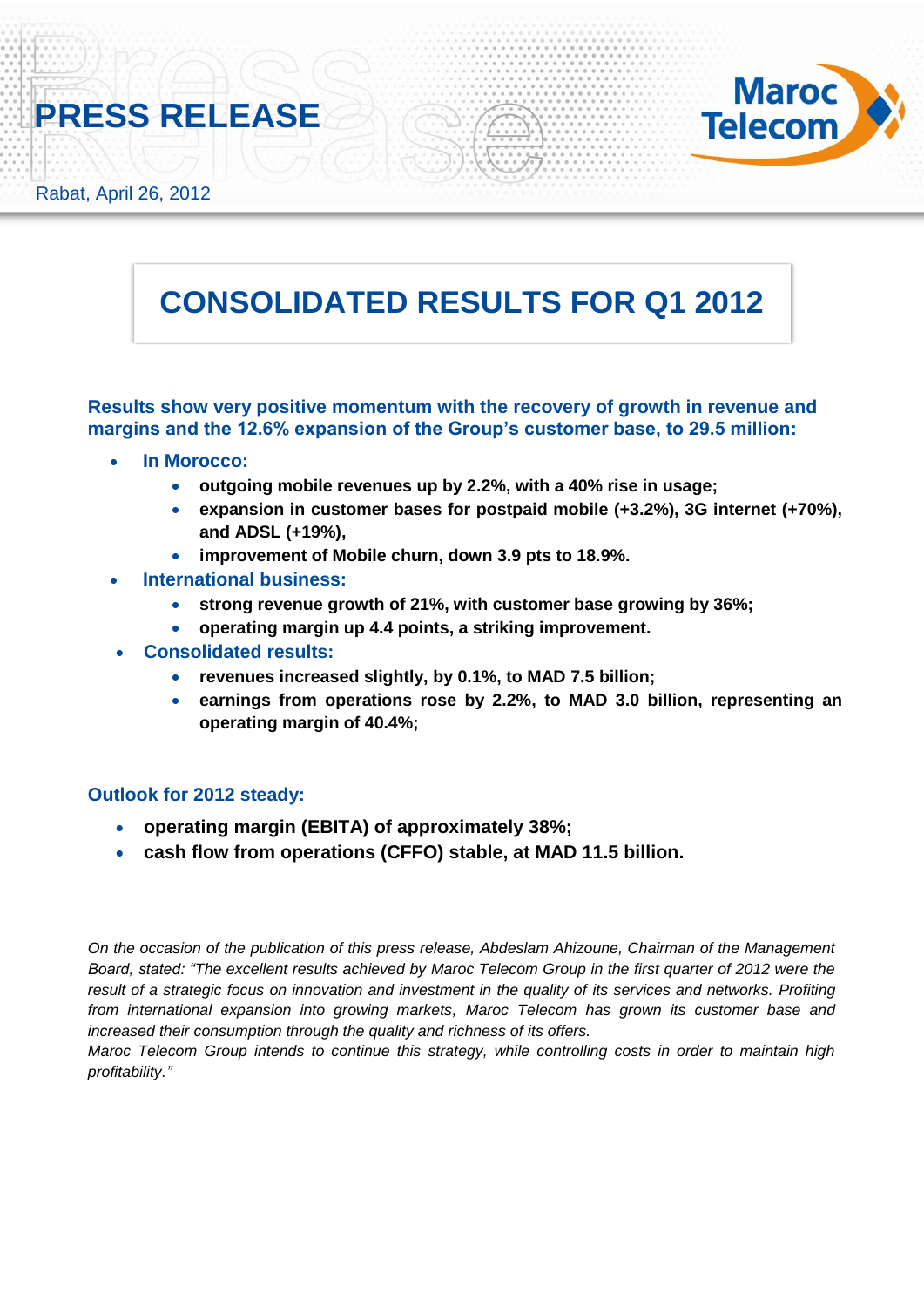# **GROUP CONSOLIDATED RESULTS**

| <b>IFRS</b> in MAD millions | Q1 2011 | Q1 2012 | Change     | Change at<br>constant<br>exchange rate <sup><math>\epsilon</math></sup> |
|-----------------------------|---------|---------|------------|-------------------------------------------------------------------------|
| Revenue                     | 7,528   | 7,534   | 0.1%       | 0.2%                                                                    |
| <b>EBITDA</b>               | 4,038   | 4,223   | 4.6%       | 4.7%                                                                    |
| Margin (%)                  | 53.7%   | 56.1%   | $+2.4$ pts | $+2.4$ pts                                                              |
| <b>EBITA</b>                | 2.974   | 3.040   | 2.2%       | 2.3%                                                                    |
| Margin (%)                  | 39.5%   | 40.4%   | $+0.8$ pts | $+0.8$ pts                                                              |
| <b>CFFO</b>                 | 2,033   | 2,675   | 31.6%      |                                                                         |

## **Revenues**

At March 31, 2012, Maroc Telecom Group's consolidated revenues<sup>1</sup> amounted to MAD 7,534 million, an increase of 0.1% year on year and 0.2% at constant exchange rate<sup>2</sup>. This increase was the result notably of solid growth in international business (+21%).

The Group's customer base showed solid momentum, with growth of 12.6%, to 29.5 million customers. This growth was due mainly to international business, whose customer base grew by 36% year on year.

# **• Earnings from operations before depreciation and amortization**

During the first three months of 2012, Maroc Telecom Group's EBITDA amounted to MAD 4,223 million, an increase of 4.6% from a year earlier (+4.7% at constant exchange rate). This performance was the result of stabilized EBITDA in Morocco and of the strong increase (32%) in international EBITDA. The EBITDA margin remains high, at 56.1%, an increase of 2.4 points.

# **Earnings from operations**

During the first quarter of 2012, Maroc Telecom Group's consolidated earnings from operations<sup>3</sup> (EBITA) amounted to MAD 3,040 million, 2.2% more than in 2011 (+2.3% at constant exchange rate). This increase was due to EBITDA that improved despite higher amortization expenses related to a significant investment program in Morocco and abroad.

# **Cash flow**

At March 31, 2012, cash flow from operations (CFFO $4$ ) stood at MAD 2,675 million, 32% higher than in the first quarter of 2011. This performance was due mainly to growth in EBITDA and to carefully controlled capital expenditures and working capital requirements (WCR).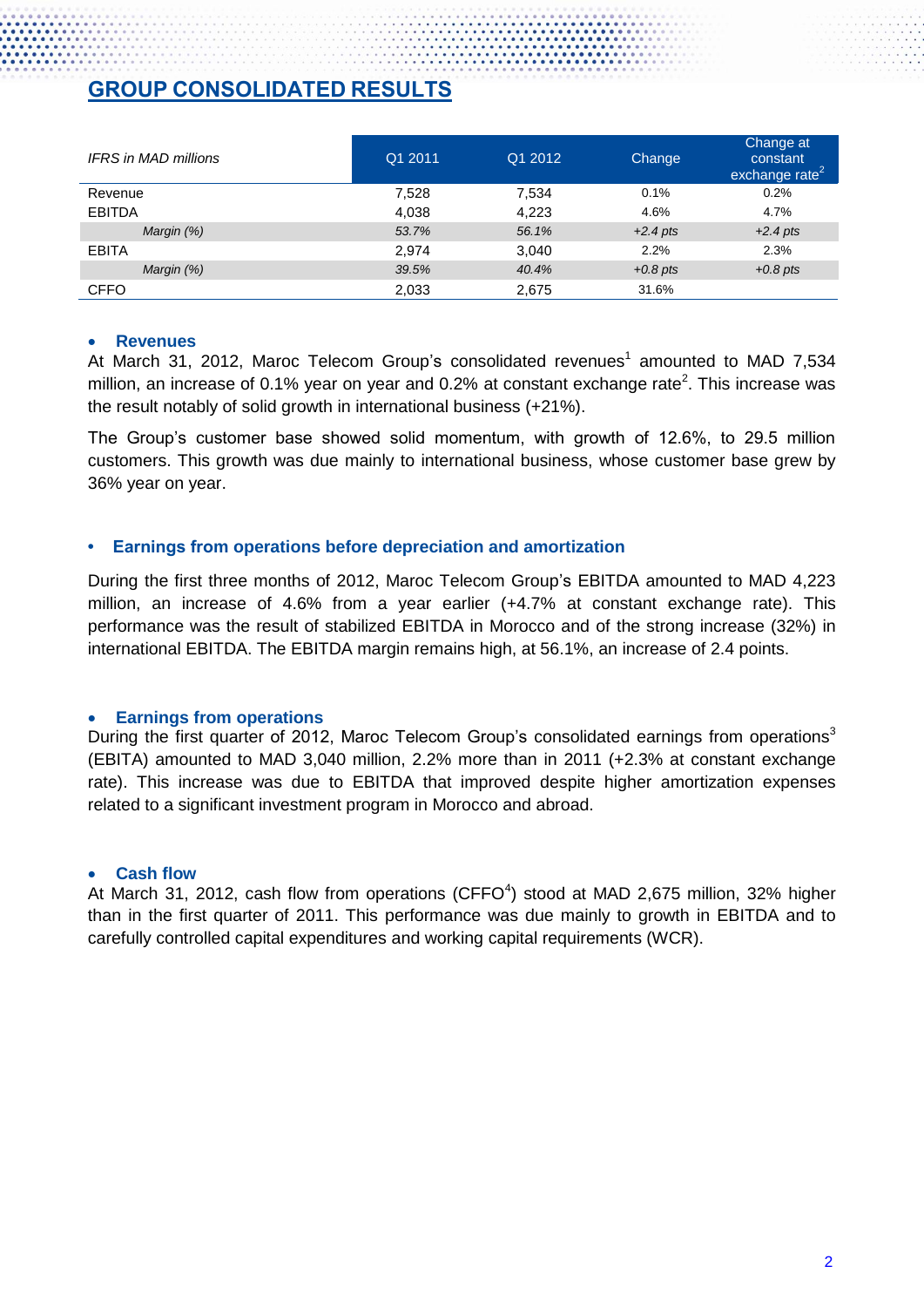# **OVERVIEW OF GROUP ACTIVITIES**

# **Morocco**

| <b>IFRS</b> in MAD millions | Q1 2011 | Q1 2012 | <b>Change</b>       |
|-----------------------------|---------|---------|---------------------|
| Revenue                     | 6,151   | 5,902   | $-4.0%$             |
| <b>Mobile</b>               | 4,598   | 4,387   | $-4.6%$             |
| Services                    | 4,325   | 4,208   | $-2.7%$             |
| Equipment                   | 273     | 179     | $-34.5%$            |
| <b>Fixed line</b>           | 1,905   | 1,724   | $-9.6%$             |
| Wireline data*              | 424     | 447     | 5.4%                |
| <b>Elimination</b>          | $-352$  | $-209$  |                     |
| <b>EBITDA</b>               | 3,457   | 3,456   | $0\%$               |
| Margin (%)                  | 56.2%   | 58.5%   | $2.3 \, \text{pts}$ |
| <b>EBITA</b>                | 2,695   | 2,627   | $-2.5%$             |
| Margin (%)                  | 43.8%   | 44.5%   | $0.7$ pts           |
| <b>CFFO</b>                 | 1.924   | 2.484   | 29.1%               |

\* Wireline data includes internet, TV over ADSL, and business data services

In the first quarter of 2012, revenues had declined year on year by 4.0%, to MAD 5,902 million.

Over the same period, earnings from operations before depreciation and amortization (EBITDA) reached MAD 3,456 million, unchanged from 2011. Despite growth of 42% in voice-call traffic on the Maroc Telecom mobile network, overall cost of sales and operating costs were down 9.1% thanks to the control of acquisition costs and to lower tariffs for call termination to mobile phones.

Earnings from operations before amortization (EBITA) amounted to MAD 2,627 million, a decline of 2.5% year on year. This change was due to lower EBITDA and to higher (+3.8%) depreciation costs for significant capital expenditures carried out in recent years. The operating margin rose by 0.7 points to the high level of 44.5%.

CFFO in Morocco increased by 29% because of conservative CAPEX and careful management of working capital requirements (WCR).

|                               | <b>Unit</b> | Q1 2011 | Q1 2012 | Change     |
|-------------------------------|-------------|---------|---------|------------|
| <b>Mobile</b>                 |             |         |         |            |
| <b>Customers</b> <sup>5</sup> | (000)       | 16,655  | 17,194  | 3.2%       |
| Prepaid                       | (000)       | 15,778  | 16,113  | 2.1%       |
| Postpaid                      | (000)       | 877     | 1,081   | 23.3%      |
| 3G internet                   | (000)       | 732     | 1.247   | 70.3%      |
| <b>ARPU</b>                   | (MAD/month) | 84      | 80      | $-5.0%$    |
| Data in % of ARPU             | (%)         | 9.3%    | 8.3%    | $-1.0$ pt  |
| <b>MOU</b>                    | (Min/month) | 70      | 97      | 37.3%      |
| Churn                         | (%)         | 22.9%   | 18.9%   | $-3.9$ pts |

#### *Mobile*

At March 31, 2012, revenues for the mobile segment had declined year on year by 4.6%, to MAD 4,387 million, because of a proactive approach to reducing acquisition costs that resulted in a decrease of 34.5% in equipment sales.

Service revenues were down only slightly (-2.7%), compared with 2011, the result of a sharp reduction in incoming voice-traffic revenues because of a 50% cut in the mobile termination rate to the Maroc Telecom network, partly offset by a 2.2% increase of outgoing voice-traffic revenues.

At March 31, 2011, the Mobile customer base<sup>5</sup> stood at 17.2 million customers, 3.2% higher than at March 31, 2010. Momentum continued in the high-value postpaid segment, which recorded growth of 23%, to 1.08 million subscribers. This performance was the result of sales and marketing efforts made throughout the year, and of a business strategy for the migration of prepaid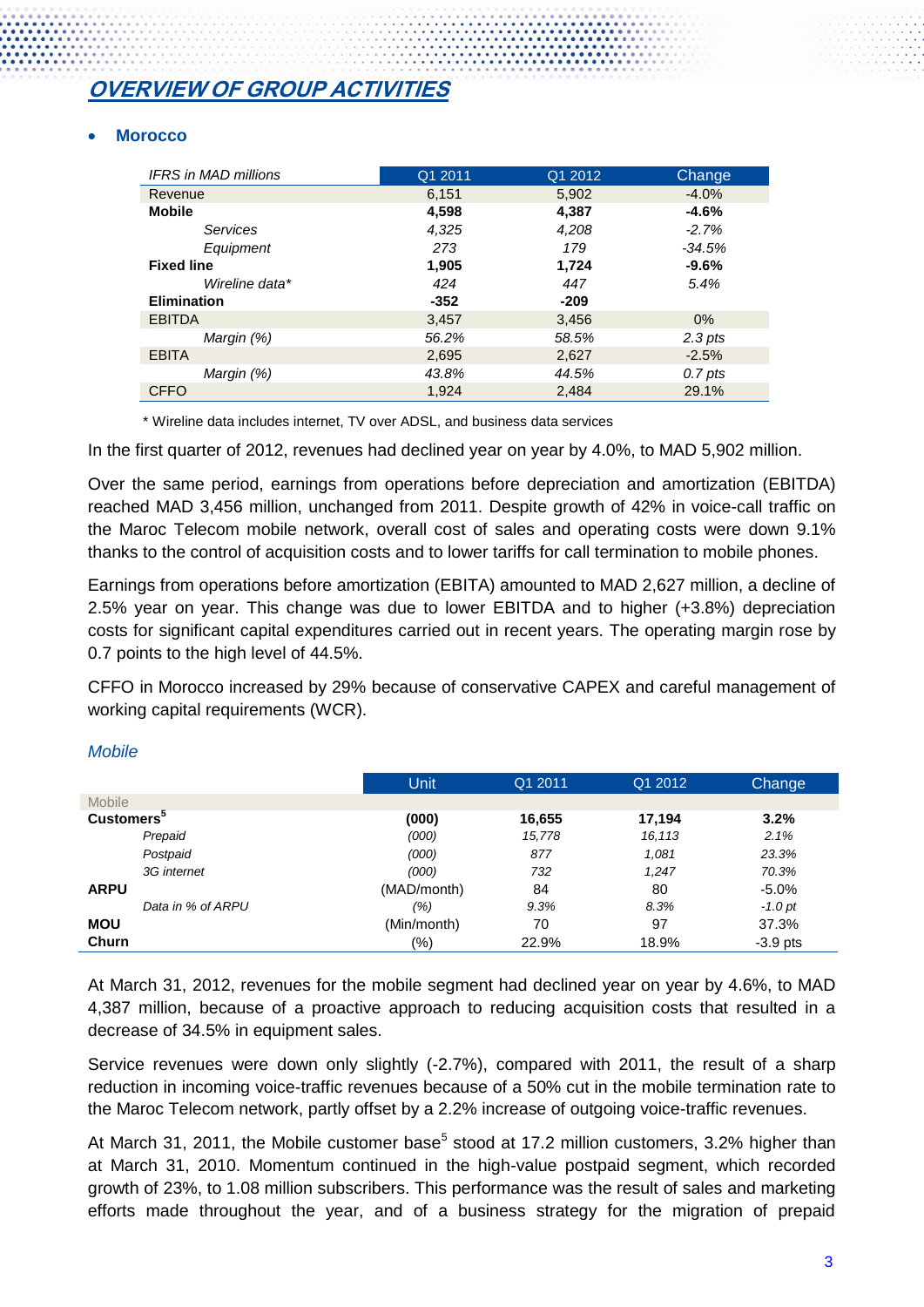customers to subscription offers. The blended churn rate continues to improve, falling by 3.9 points from a year earlier, to 18.9%.

The 3G mobile internet<sup>6</sup> customer base rose by 70 % over 12 months, to 1.2 million customers, thereby confirming Maroc Telecom's leadership in that segment.

ARPU<sup>7</sup> amounted to MAD 80, a decline of 5.0%, with a nearly stable outgoing ARPU (-0.6%). The impact of severe price reductions in the mobile segment (-28%) and lower call-termination charges (-50%) were partially compensated for by a rise of 40% in outgoing voice consumption.

# *Fixed line and internet*

|                         | Unit  | Q1 2011 | Q1 2012 | Change |
|-------------------------|-------|---------|---------|--------|
| Fixed                   |       |         |         |        |
| <b>Fixed lines</b>      | (000) | 1,239   | 1,246   | 0.5%   |
| <b>Broadband access</b> | (000) | 516     | 612     | 18.5%  |

In the first quarter of 2012, fixed-line and internet operations in Morocco achieved revenues of MAD 1,724 million, down 9.6% mainly because of lower fixed-line traffic resulting from mobile competition. Revenues in fixed-line data rose by 5.4%, to MAD 447 million, supported by strong momentum in ADSL, whose customer base had risen to 612,000 subscribers (+18.5% year on year). Enhanced offerings and lower prices underpinned this trend.

At March 31, 2011, the fixed-line customer base stood at 1.246 million lines, up 0.5% from 2011, confirming its resilience to competition from mobile.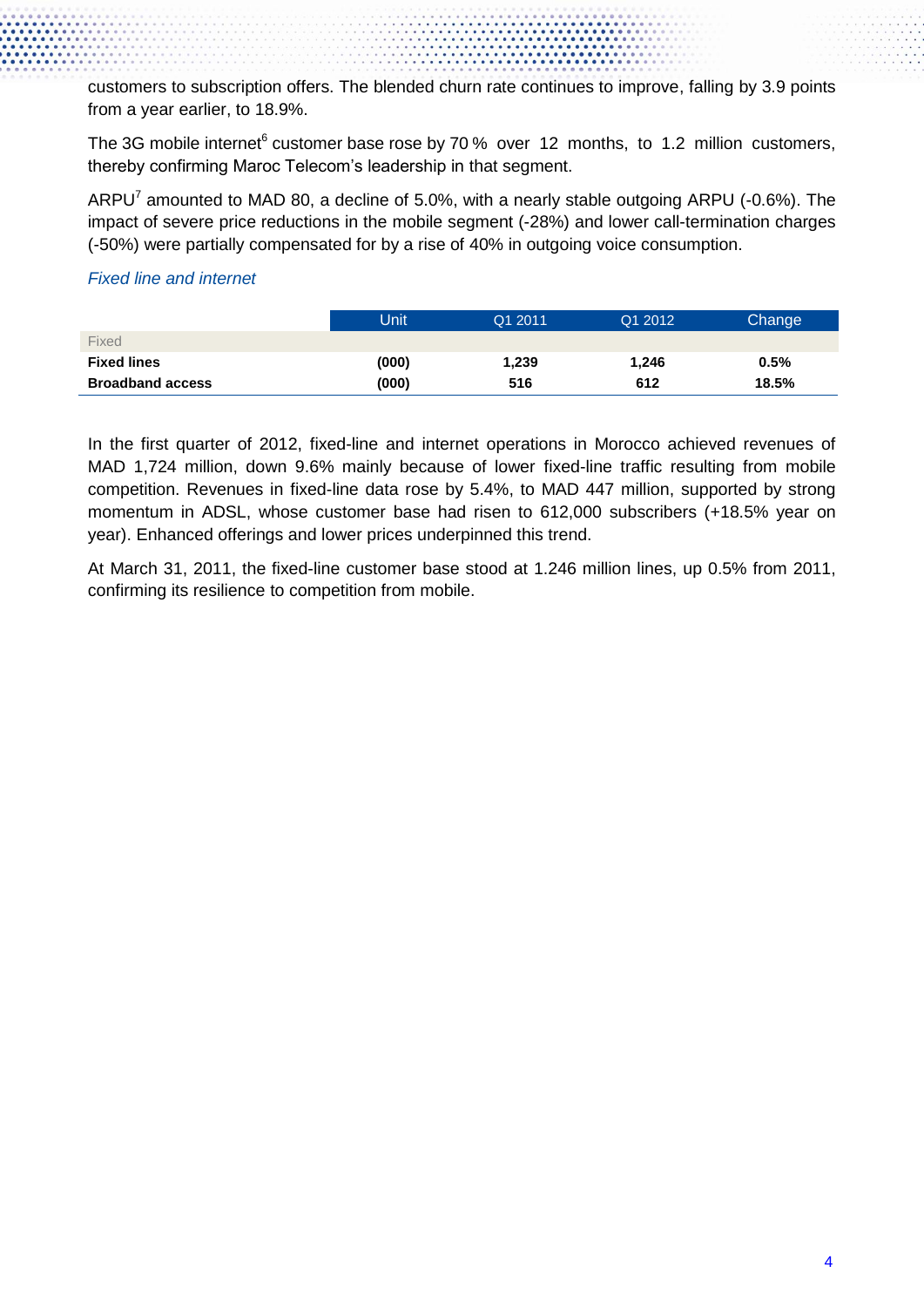# **International**

| <b>IFRS</b> in MAD millions  | Q1 2011 | Q1 2012 | Change  | Change at<br>constant<br>exchange rate <sup>2</sup> |
|------------------------------|---------|---------|---------|-----------------------------------------------------|
| Revenue                      | 1,428   | 1,726   | 20.9%   | 21.4%                                               |
| <b>Mauritania</b>            | 299     | 324     | 8.5%    | 9.0%                                                |
| Mobile services              | 250     | 295     | 18.2%   | 18.8%                                               |
| <b>Burkina Faso</b>          | 429     | 501     | 16.9%   | 17.4%                                               |
| Mobile services              | 332     | 419     | 26.5%   | 27.0%                                               |
| Gabon                        | 242     | 301     | 24.7%   | 25.2%                                               |
| Mobile services <sup>8</sup> | 129     | 163     | 25.9%   | 26.4%                                               |
| Mali                         | 463     | 612     | 32.1%   | 32.7%                                               |
| Mobile services              | 378     | 523     | 38.4%   | 39.1%                                               |
| <b>Elimination</b>           | -5      | $-12$   |         |                                                     |
| <b>EBITDA</b>                | 581     | 768     | 32.0%   | 32.6%                                               |
| Margin (%)                   | 40.7%   | 44.5%   | 3.8pts  | 3.8pts                                              |
| <b>EBITA</b>                 | 279     | 414     | 48.4%   | 49.1%                                               |
| Margin (%)                   | 19.5%   | 24.0%   | 4.4 pts | 4.4 pts                                             |
| <b>CFFO</b>                  | 109     | 192     | 75.8%   | 75.8%                                               |

In the first quarter of 2012, Maroc Telecom group's international activities generated revenues of MAD 1,726 million, an increase of 21% (+21% at constant exchange rate). This performance was the result of very strong growth in mobile customer bases (+36%) and higher customer usage, all in stabilizing competitive operating environment.

Earnings from operations before depreciation and amortization (EBITDA) reached MAD 768 million, a rise of 32% compared with the previous year, because of control of costs of sales. The EBITDA margin rose by 3.8 points, to 44.5% of revenues.

EBITA came to MAD 414 million, an increase of 48% year on year (+49% at constant exchange rate), despite a rise in amortization.

Cash flow from international operations rose by 76%, thanks to a higher EBITDA and reduced capital expenditures.

|                         | Unit        | Q1 2011 | Q1 2012 | Change at<br>constant<br>exchange rate <sup>2</sup> |
|-------------------------|-------------|---------|---------|-----------------------------------------------------|
| <b>Mobile</b>           |             |         |         |                                                     |
| Customers <sup>5</sup>  | (000)       | 1,696   | 1,848   | $9.0\%$                                             |
| ARPU                    | (MAD/month) | 49.0    | 53.5    | 9.8%                                                |
| <b>Fixed lines</b>      | (000)       | 40      | 41      | 2.6%                                                |
| <b>Broadband access</b> | (000)       | 7       | 7       | 3.7%                                                |

## *Mauritania*

At March 31, 2012, Maroc Telecom's Mauritanian businesses had generated revenue of MAD 324 million, an increase of 8.5% (+9.0% at constant exchange rate), as a consequence of steady growth in the mobile customer base (+9.0%) and an increased share in international tariffs. The fixed-line and internet customer bases grew slightly.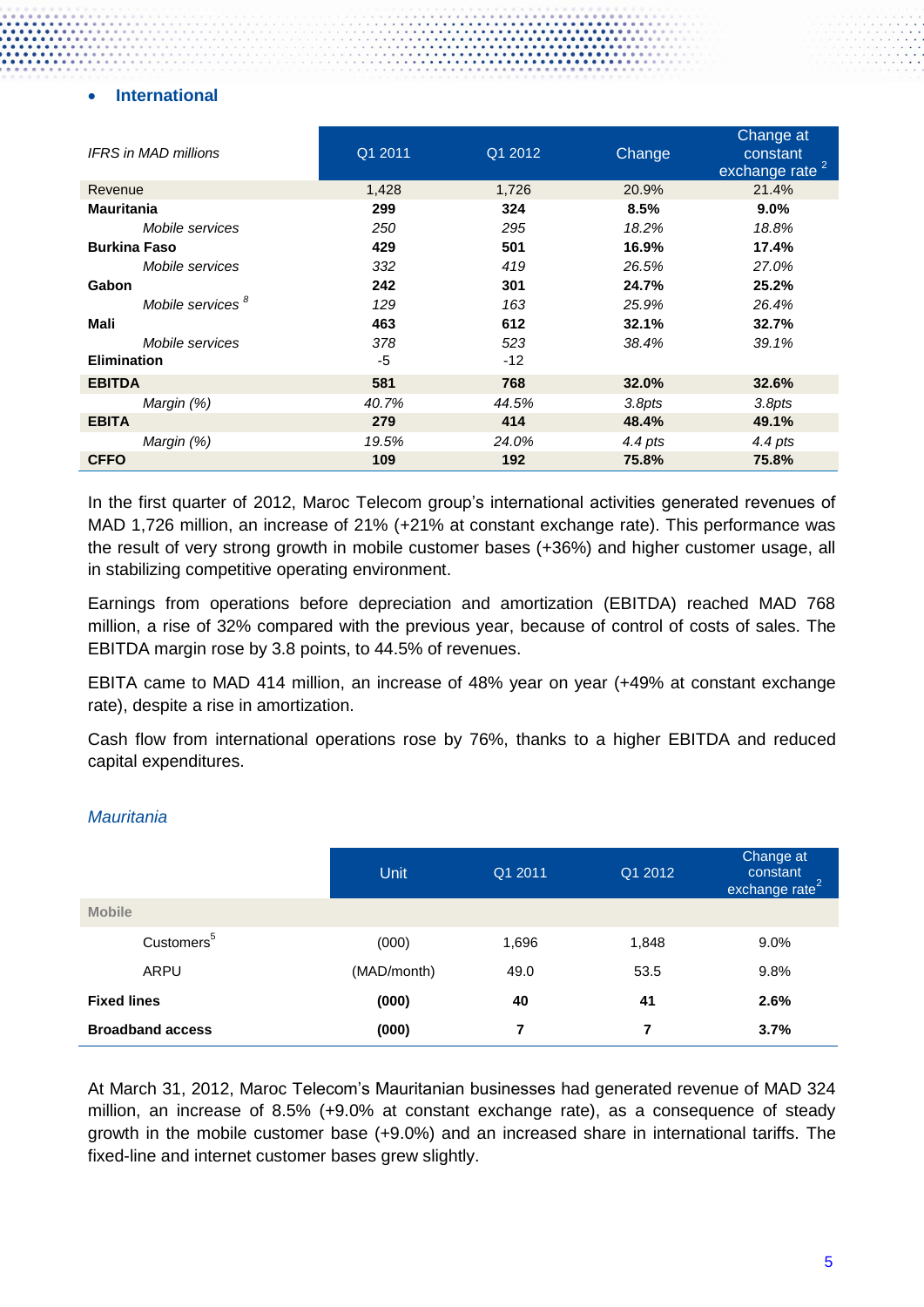# *Burkina Faso*

|                         | <b>Unit</b> | Q1 2011 | Q1 2012 | Change at<br>constant<br>exchange rate <sup>2</sup> |
|-------------------------|-------------|---------|---------|-----------------------------------------------------|
| <b>Mobile</b>           |             |         |         |                                                     |
| Customers <sup>5</sup>  | (000)       | 2692    | 3 3 0 3 | 22.7%                                               |
| ARPU                    | (MAD/month) | 39,7    | 43,9    | 11.3%                                               |
| <b>Fixed lines</b>      | (000)       | 143     | 142     | $-1.0%$                                             |
| <b>Broadband access</b> | (000)       | 29      | 32      | 9.1%                                                |

At March 31, 2012 operations in Burkina Faso had generated revenues of MAD 501 million, up 17% (+17% at constant exchange rate). This performance was due mainly to increases in mobile customer bases (+23%) and ARPU (+11.3%) in a context of price stabilization and higher customer consumption. The fixed-line customer base declined by 1.0%, to 142,000 customers, while the internet customer base grew by 9.1%, to 32,000 subscribers.

# *Gabon*

|                         | Unit        | Q1 2011 | Q1 2012 | Change at<br>constant<br>exchange rate <sup>2</sup> |
|-------------------------|-------------|---------|---------|-----------------------------------------------------|
| <b>Mobile</b>           |             |         |         |                                                     |
| Customers <sup>5</sup>  | (000)       | 398     | 644     | 61.7%                                               |
| ARPU                    | (MAD/month) | 99,8    | 93,1    | $-6.4%$                                             |
| <b>Fixed lines</b>      | (000)       | 24      | 17      | $-27.2%$                                            |
| <b>Broadband access</b> | (000)       | 23      | 7       | $-72.2%$                                            |

The first quarter of 2012 was marked by the recovery of business in Gabon, after strong price declines since 2010. Revenues amounted to MAD 301 million, an increase of 25% (+25% at constant exchange rate) as a result of continued growth in the mobile customer base and the organization of the African Nation Cup in Gabon in January and February.

The mobile customer base increased sharply by 62% over the past year, thanks to an expanded offer, improved quality of service, and lower churn. The fixed-line and internet customer bases decreased by 27% and 72%, respectively, because of cleanup of the wireline and CDMA customer bases in January 2012.